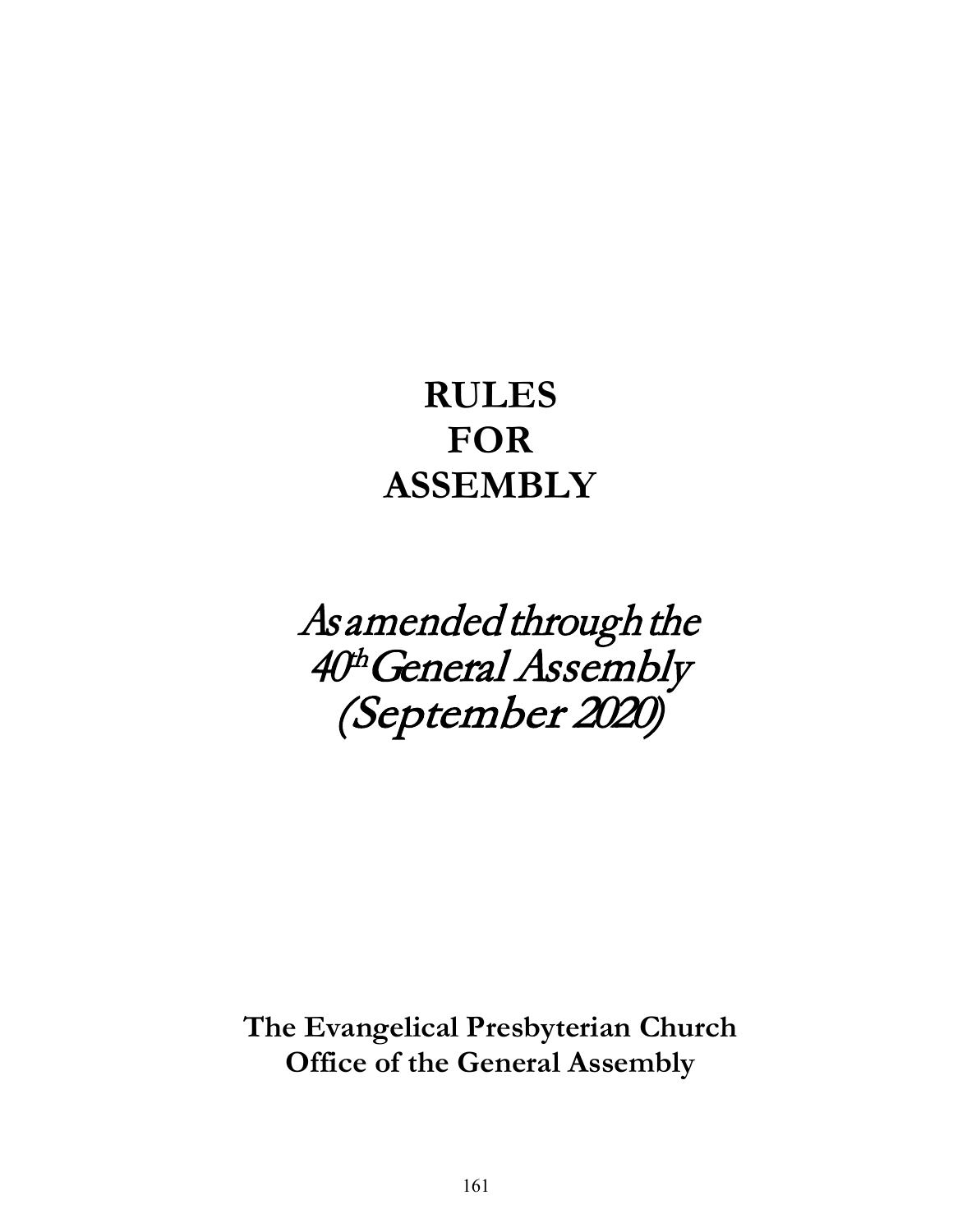# *RULES FOR ASSEMBLY*  **AS AMENDED THROUGH SEPTEMBER 2020**

#### **I. Date and Place of Meeting**

- 1-1 The General Assembly of the Evangelical Presbyterian Church shall meet annually on the date and at the place fixed by the preceding General Assembly, between May 1 and June 30.
- 1-2 The place of meeting shall be rotated among the various areas of the church as much as practical. Any Presbytery or church of Presbytery that desires to entertain the General Assembly shall forward an invitation to the Stated Clerk no later than three years before the preceding Assembly. If two or more Presbyteries or churches submit invitations to host the General Assembly for the same year, the National Leadership Team will submit a recommendation to the General Assembly naming the host church or Presbytery. The National Leadership Team will make its recommendation based on the following criteria:
	- A. Capability to host, i.e., availability of housing, costs, travel arrangements, committee meeting rooms, availability of food service for breaks and meals, space for exhibitors and General Assembly staff, and local transportation.
	- B. Priority will be given to the Presbytery or church which has never hosted a General Assembly, or which hosted General Assembly the greatest number of years ago.

#### **II. Organization of a General Assembly's Meetings**

- 2-1 The General Assembly shall be called to order at the designated time by the Moderator, and shall begin with a worship service which shall include a prayer for the President of the United States, all United States military personnel (to include their families) especially those serving in harm's way, the Governor of the State in which the General Assembly takes place, and the United States of America. Also, this public prayer should be communicated in writing by the Moderator to the President and theGovernor.
- 2-2 The Stated Clerk shall present a report on the enrollment and declare if a quorum is present. If such is present, the Assembly shall be declared to be properly constituted. At this time the Stated Clerk may also recommend that Ministers or Ruling Elders in good standing in other parts of the Church be seated as corresponding members of the Assembly, having the privilege of the floor but without vote.
- 2-3 The first order of business shall be the election of a Moderator. Though the Moderatorelect will normally be the presumptive nominee, the Committee on Nominations must make such nomination. The floor shall be opened for additional nominations. There shall be only one nominating speech per nominee not to exceed five minutes for eachnominee. No seconding speeches shall be permitted.
- 2-4 A Moderator-elect shall be elected according to the same procedure as the election of Moderator.
- 2-5 Election shall be by ballot, on ballots provided by the Stated Clerk. Tellers appointed by the Stated Clerk shall gather, count and report the ballot tabulation to the Stated Clerk. Election shall be by majority. Should no majority exist among a plurality of nominees, a second ballot shall be called for the two highest nominees. The Moderator shall declare the election. If there is only one nominee, a motion for a voice vote to elect by acclamation shall be in order.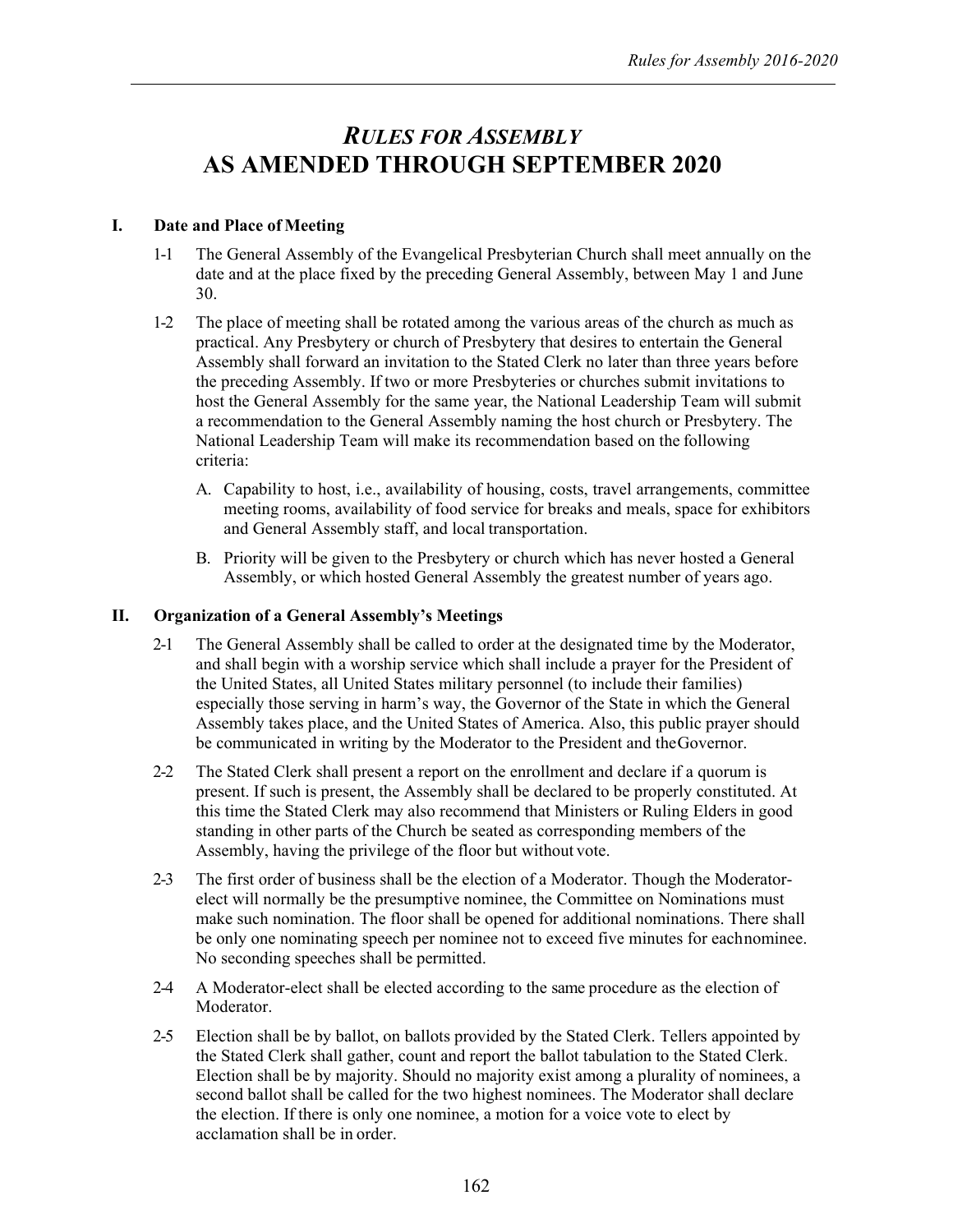2-6 The Moderator and Moderator-elect shall assume their respective duties immediately upon being declared elected.

# **III. The Moderator**

- 3-1 The Moderator shall preside at all sessions of the Assembly except for those times when the Moderator may temporarily invite another Commissioner to act as the presiding officer.
- 3-2 The Moderator shall call the succeeding Assembly to order and preside until a successor has been elected. An address from the retiring Moderator is appropriate. If the Moderator is unable to act, the most immediate past Moderator present, or in the absence of any, the Stated Clerk shall call the Assembly to order and preside over its session until a Moderator has been elected.

# **IV. Moderator-elect**

4-1 The Moderator-elect is an officer of the General Assembly and shall ordinarily be the presumptive nominee for Moderator at the succeeding Assembly. The duties of the Moderator-elect shall be to assist the Moderator in the performance of the Moderator's duties as requested by the Moderator.

# **V. The Stated Clerk**

- 5-1 The date and time of the election of the Stated Clerk at the Assembly shall be determined by the Moderator. A new Stated Clerk shall assume office at the end of the Assembly, or at such time thereafter as designated by the General Assembly. (*Cf. Acts82-09*)
- 5-2 The Stated Clerk shall perform the duties assigned by the **Book of Government** and by the **Rules for Assembly**, and such other duties as are assigned by action of the Assembly.
- 5-3 The Stated Clerk shall assemble the items of business to come before the Assembly and prepare a daily docket for the receiving of committee reports and consideration of all appropriate business to come before the Assembly.
- 5-4 The Stated Clerk shall keep the Minutes of the General Assembly. He shall publish them annually with statistical reports of the Church and reports of the committees of the Assembly.
- 5-5 The Stated Clerk shall have the privilege of the floor in all matters pertaining to his office and at such times when the Moderator, chairmen of Standing Committees, or any Commissioner request clarification of Assembly business.
- 5-6 The Stated Clerk, or a person designated by the Stated Clerk, shall be the parliamentarian of the General Assembly.
- 5-7 The Stated Clerk shall have surveillance over denominational archives and historical documents on behalf of the General Assembly and shall be responsible for the right of access to such documents.

#### **VI. The Assembly Arrangements**

- 6-1 The Stated Clerk, or a person designated by the Stated Clerk, shall plan the periods of worship at the meeting of the Assembly, including the celebration of the Lord's Supper and public services. A brief worship service shall be included at the beginning of each day's session.
- 6-2 The Lord's Supper shall be celebrated by the General Assembly. The retiring Moderator shall preside on this occasion and shall preach a sermon or deliver an appropriate address. The newly elected Moderator shall assist in thisservice.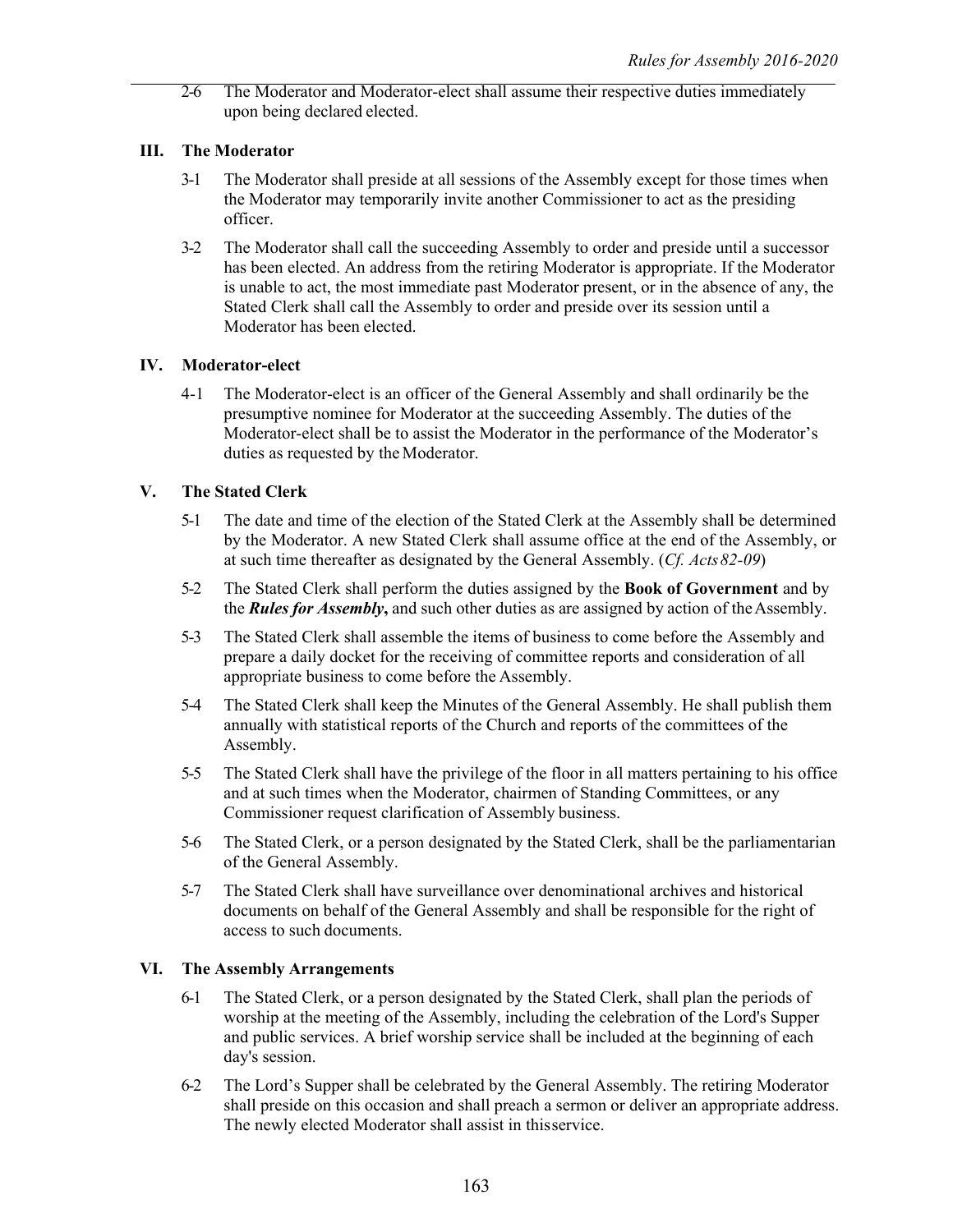- 6-3 The first order of the day, except the opening day, at the beginning of the business session shall be the presentation of a docket listing the business which is to be considered that day. Revision of the docket may be necessary during theday.
- 6-4 The Stated Clerk shall oversee all arrangements for the meeting and housing of the General Assembly in conjunction with the host Presbytery and/or hostchurch.

#### **VII. Communications and Overtures**

- 7-1 A communication to the General Assembly is formal correspondence received by the Stated Clerk from other churches, inter-church agencies, and from other organized bodies outside the church proper having business with theAssembly.
- 7-2 The Stated Clerk shall recommend to the Assembly reference for allcommunications.
- 7-3 An overture ordinarily is the request of a Presbytery for action by the General Assembly upon a specific matter.
- 7-4 All overtures proposing amendments to the **Book of Order** shall be delivered to the Stated Clerk at least sixty (60) days prior to the opening of the General Assembly (**G**.21.3D.2a). All other overtures shall be delivered to the Stated Clerk at least thirty (30) days prior to the opening of General Assembly. No overtures received after those filing dates shall be considered by its Assembly convening in that year. Overtures from the floor of General Assembly prior to the deadline for new business shall be considered only if received by a 2/3 vote of assembled Commissioners.

#### **VIII. Reports to the General Assembly**

- 8-1 The Moderator, Stated Clerk, permanent committees, and special committees shall make annual reports. Such reports shall be transmitted to the Stated Clerk by May1. These reports shall be referred to the Commissioners by the Clerk by June1.
- 8-2 All ad interim committees shall make full reports in writing with the rationale for all recommendations included therein, and such reports shall be mailed to all Commissioners at least two weeks prior to the convening of theAssembly.

#### **IX. Standing Committees**

- 9-1 All business shall ordinarily come to the floor of the Assembly for final action through Standing Committees, except reports of ad interim committees, which shall report directly to the Assembly. The following committees shall handle the mattersindicated:
	- A. Administration concerning administrative matters
	- B. World Outreach concerning worldmissions
	- C. Church Planting concerning evangelism and church planting
	- D. Church Revitalization concerning church revitalization
	- E. Next Generation concerning children's, youth, and college ministries.
	- F. Ministerial Vocation concerning preparation and care ofministers
	- G. Fraternal Relations concerning other denominations and agencies
	- H. Memorials and Appreciation concerning appreciation
	- I. Overtures and Resolutions concerning communications and matters that do not fall within the purview of other Standing Committees.
	- J. Theology concerning theological matters understudy.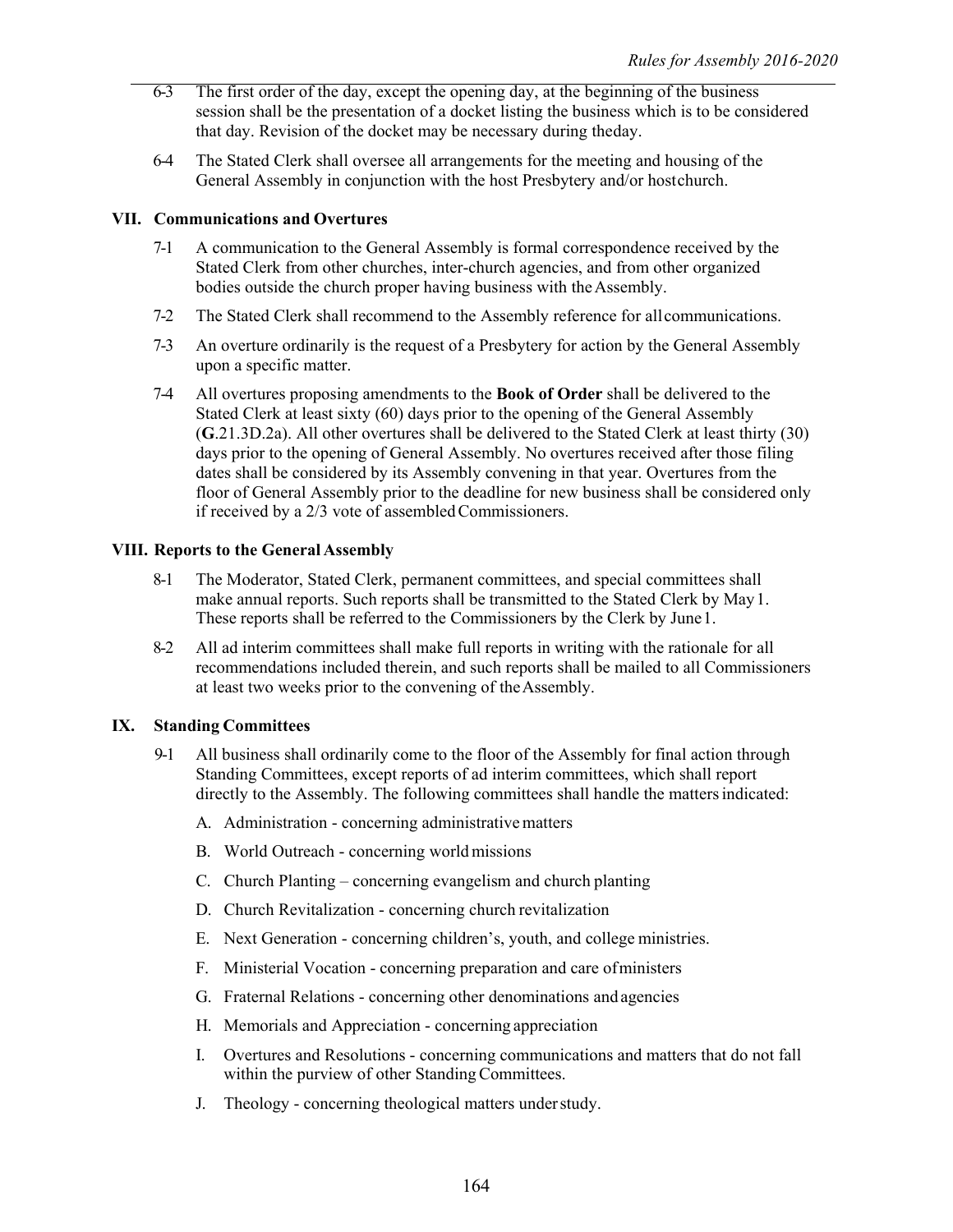- 9-2 The Stated Clerk, in consultation with the Moderator, will appoint chairmen and recording clerks of each Standing Committee. Representation on each committee shall be Presbyterial. The Nominating Committee will elect Standing Committee personnel from Commissioners registrations and Ruling Elder certifications received no later than May 31. The committee membership ratio should be as close as possible to the ratio of Ruling and Teaching Elders registered and certified asCommissioners.
- 9-3 The committees may be scheduled to meet prior to the opening session of theAssembly to handle business referred by the Stated Clerk.
- 9-4 The Standing Committees shall proceed as follows:
	- A. At the assigned time, each committee shall assemble in its assigned place, review material in hand and begin itswork.
	- B. Each committee shall be available to reconvene to consider additional matters referred from the Assembly floor.
	- C. A quorum is considered to be a simplemajority.
- 9-5 The Standing Committee's report shall be brief and concise. It shall include the following:
	- A. A list of all items referred to and considered by thecommittee
	- B. A statement of all issues discussed
	- C. A report of all recommendations contained in reports, communications and overtures referred. Action taken by the Standing Committees to approve, modify or not approve those items referred shall be reported back to the Assembly with reasons.
- 9-6 If a Standing Committee believes that any of its recommendations will receive consensus support of the Assembly, it may, by majority vote, designate in its report that such items are to be included in an omnibus consent motion, which will contain all such items from all Standing Committees. The omnibus consent motion itself may be divided only by a majority vote. Constitutional amendments and recommendations regarding budgets may not be designated for inclusion in an omnibus consentmotion.
- 9-7 Minutes of the corresponding permanent committee shall be submitted to the Standing Committee for review.
- 9-8 Informational presentation of special aspects of work reported by a particular Standing Committee shall be limited to five (5) minutes. The Moderator may extend this time up to an additional ten (10) minutes.
- 9-9 Any recommendation affecting the budget of the Assembly shall be referred to the National Leadership Team for review before presentation to theAssembly.
- 9-10 The completed report of a Standing Committee shall contain the full text of the report and handled as follows:
	- A. Proofed and signed by chairman of committee and thereafter given to Stated Clerk for permanent record;
	- B. Presented to the Assembly during docketed time by chairman ordesignate.
- 9-11 No partial report of a Standing Committee shall be presented without consent of the Assembly.
- 9-12 Presbytery Minutes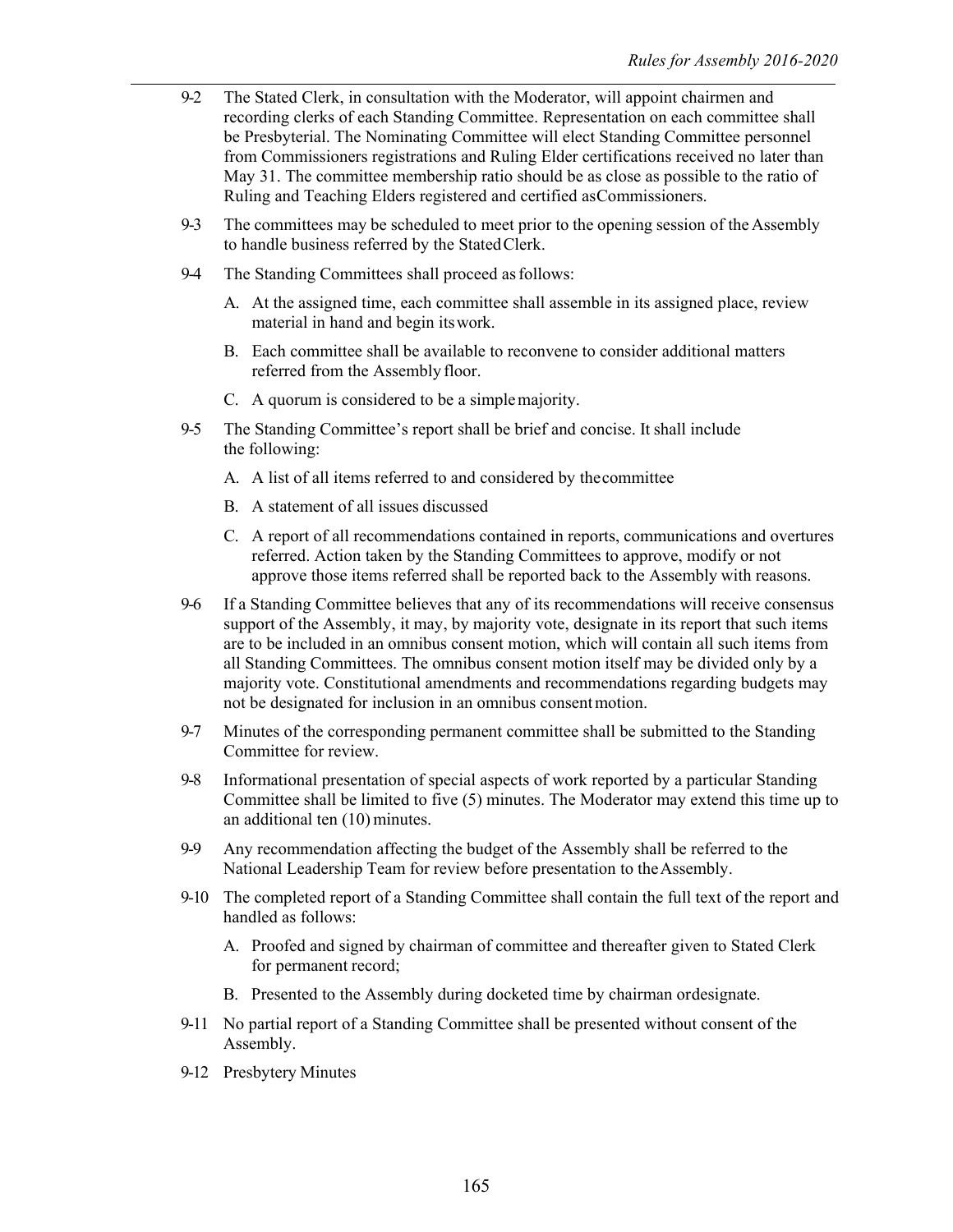- A. Presbytery Minutes shall be examined for conformityto:
	- 1. The constitutional standards of the church, as to substance of the actionrecorded;
	- 2. Appropriate standards as to the use of the English language.
- B. Each set of Presbytery Minutes must be read by at least two members of the Committee on Presbytery Review.
- C. The findings of the Committee with respect to the Minutes of each Presbytery shall be reported under the following categories as appropriate:
	- 1. Notations: Typographical errors, misspellings, improper punctuation, nonprejudicial statements of facts, and other variations in form may be reported here. Also, failure to provide sufficient or proper information or identification, misstatement of facts, etc., may be includedhere.
	- 2. Notations requiring response: Insufficient information in the Minutes to determine if an action is constitutional. Such notations are not read to the General Assembly but require a response of the presbytery to the Presbytery Review Committee.
	- 3. Exceptions: Violations of constitutional standards of actions which in substance appear not to conform to EPC standards should be reportedhere.
- D. The Committee should prepare a report concerning the Minutes of each Presbytery. After action by the Assembly, two copies shall be given to the Stated Clerk, one for his permanent file and one to be mailed to the Stated Clerk of the Presbytery.
- E. Notations and exceptions in the Committee's report shall be handled asfollows:
	- 1. Notations shall be forwarded to the Stated Clerk of the Presbytery without being read to the Assembly or recorded in itsMinutes.
	- 2. Exceptions shall be read before the Assembly, recorded in its Minutes, and disposed of as the Assembly determines.
- F. The Presbyteries shall take note in their Minutes of exceptions and notations conveyed from the Assembly and of the disposition they have made ofsuch.
- G. Guidelines for Presbytery Minutes
	- 1. Date, time, place of meeting, Presbytery must meet at least three (3) times a year. (**G**.19-5A). Presbytery review year shall be the calendar year. Presbyteries shall submit signed copies of their approved minutes for the completed calendar year to the General Assembly no later than March 1 of the following year. Minutes should reflect the names of Ruling and Teaching Elders present, visitors present, and include excused and unexcused absences. Minutes should reflect the number of the stated meeting.
	- 2. Meeting opened and closed with prayer.
	- 3. Declaration of quorum (**G**.19-5C).
	- 4. Accurate record of motions passed and actions taken (**G**.19-5D).
	- 5. Minutes should be typed with complete sentences, correct spelling, and bound in hard cover.
	- 6. Minutes should be signed by Stated Clerk andModerator.
	- 7. Minutes should reflect an accurate record of candidates received anddismissed.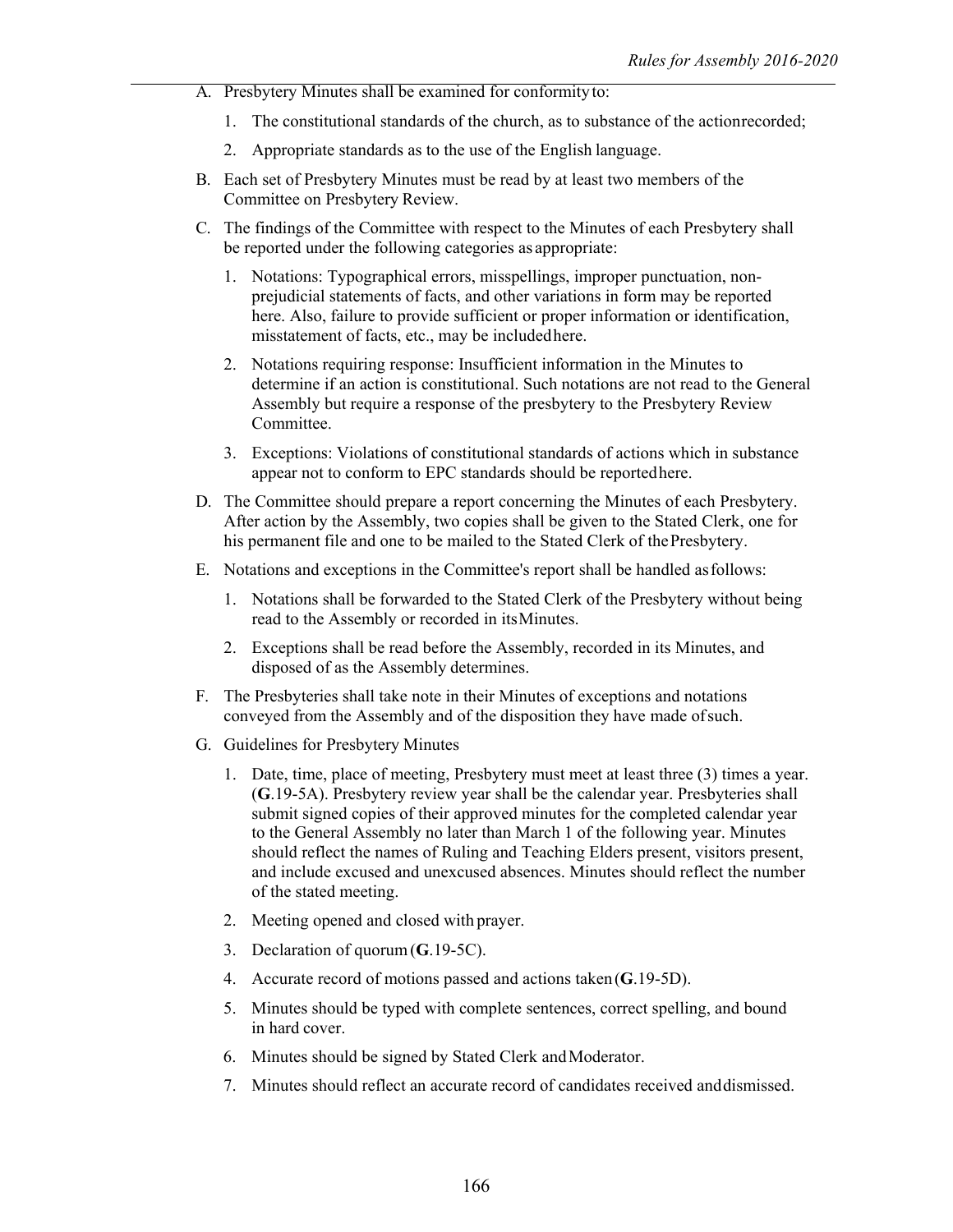- 8. Minutes should reflect an accurate record of ministers received and dismissed including proper examination procedures leading to ordination and/or installation.
- 9. Record of approved pastoral calls and any changes in calls and the granting of permission to labor outside the bounds of Presbytery (**G**.19-4B.3).
- 10. Minutes must reflect an annual review of sessional records.
- 11. Minutes must reflect establishing, dissolving, dividing, uniting, receiving, and dismissing of churches (**G**.19-4A.3).
- 12. Minutes must reflect observations of and carrying out of General Assembly injunctions and instructions.
- 13. Overtures to the General Assembly must be recorded.
- 14. Minutes will reflect any judicial cases before Presbytery and the disposition thereof in accordance with the *Book ofDiscipline*.
- 15. Minutes will include all actions of Presbytery appointedcommissions.
- 16. Minutes should include annual approved Presbytery budget and related financial reports.
- 9-13 The minutes of each day will not be read at the beginning of each day of Assembly but will be proofread by a committee of three Commissioners in consultation with the recording clerks of the Assembly. The committee of three shall be nominated by the convening Moderator and the minutes shall be posted in a public place where they can be read by interested Commissioners.

#### **X. Permanent Committees and the Permanent Judicial Commission**

- 10-1 The ministries of the Assembly shall be conducted primarily through permanent committees and the Permanent Judicial Commission, towit:
	- A. National Leadership Team
		- 1. Chaired by the immediate pastModerator.
		- 2. Committee Membership: Moderator, Moderator-elect, Stated Clerk, immediate past Moderator, and twelve elected members.
		- 3. Functions in the followingways subject to General Assembly review, approval, and the Book of Order:
			- a. Mission, Vision, and Strategy
				- 1) Primary responsibility to seek the mind of Christ for our denomination and to express this in a mission statement that states who God has called the EPC to be.
				- 2) Development of vision and strategies that express what God is calling the EPC to do to carry out the mission statement.
				- 3) Assess the execution of the mission, vision, and strategies on behalf of the General Assembly.
				- 4) Encourage EPC Presbyteries and local churches to participate in implementing the mission, vision, and strategies.
			- b. Administrative oversight
				- 1) Oversight and coordination of National Leadership Team with World Outreach, Ministerial Vocation, Women's Resource Council, and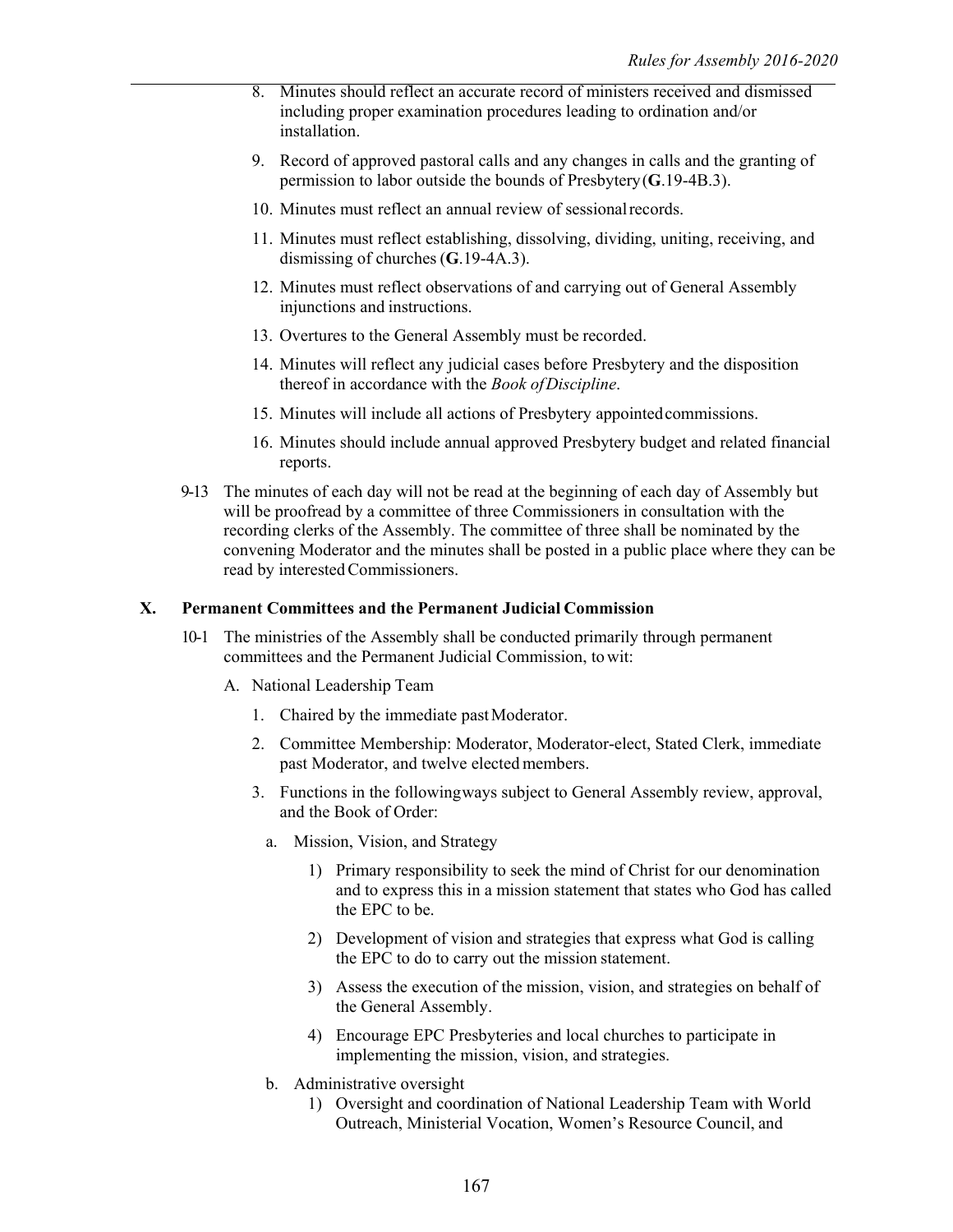Next Generation Ministries Council.

- 2) Responds to emergency and disastersituations.
- 3) Serve as Directors of the corporation for the purposes of compliance with the laws of the state in which the EPC is incorporated and in accord with EPC by-laws.
- c. Denominational Development
	- 1). General Assembly planning
	- 2) Promotion/public relations
	- 3) Personnel administration (staff hiring, staff accountability)
	- 4) Budget development: receive projections from all committees and submit to General Assembly a proposed budget
	- 5) All legal and corporate matters
	- 6) Property and liability insurance
- d. All other business of ecclesiastical matters not specifically assigned to any other committees.
- 4. Explanatory Statement

The National Leadership Team is not a court of the denomination, nor a commission of the General Assembly, but a committee of the denomination, with authority derived from the Book of Order. The NLT is therefore responsible to the General Assembly and carries out its work under the authority of the General Assembly by proactively making recommendations to the General Assembly and exercising authority to carry out those recommendations as approved by the General Assembly.

- B. Committee on World Outreach
	- 1. The Committee on World Outreach shall be comprised of nine members on a three-year, three class system, with the Moderator and Stated Clerk serving as exofficio members with voice and vote. A quorum of the committee shall be five, excluding ex-officio members. The Committee's membership shall include three Teaching Elders and at least four Ruling Elders. The two remaining positions may be filled by non-ordained, active members of EPC churches with particular expertise or experience in world missions. Committee members may serve all or part of two consecutive terms and then may not be reelected for at least one year. The Committee on World Outreach shall meet at least twice a year, including the week of General Assembly.
	- 2. The Committee on World Outreach, in consultation with the Ministerial Vocation Committee, shall be responsible for providing a course of instruction for those global workers to be commissioned by the General Assembly with authority to administer sacraments on the mission field (**W**.3-1, **G**.20-4A.5). All such workers shall sustain a written examination developed by the Ministerial Vocation Committee, be recommended to the General Assembly by the World Outreach Committee and sustain an oral examination by the Committee on World Outreach.
- C. Committee on Ministerial Vocation
	- 1. Membership to be six members; chairman elected bycommittee.
	- 2. Monitors and aids ministerial committees of local presbyteries.
	- 3. Assists in placement of pastors and helps churches to find pastors.
	- 4. Provides information on colleges and seminaries.
	- 5. Examines extraordinary candidates.
	- 6. Oversees theological testing.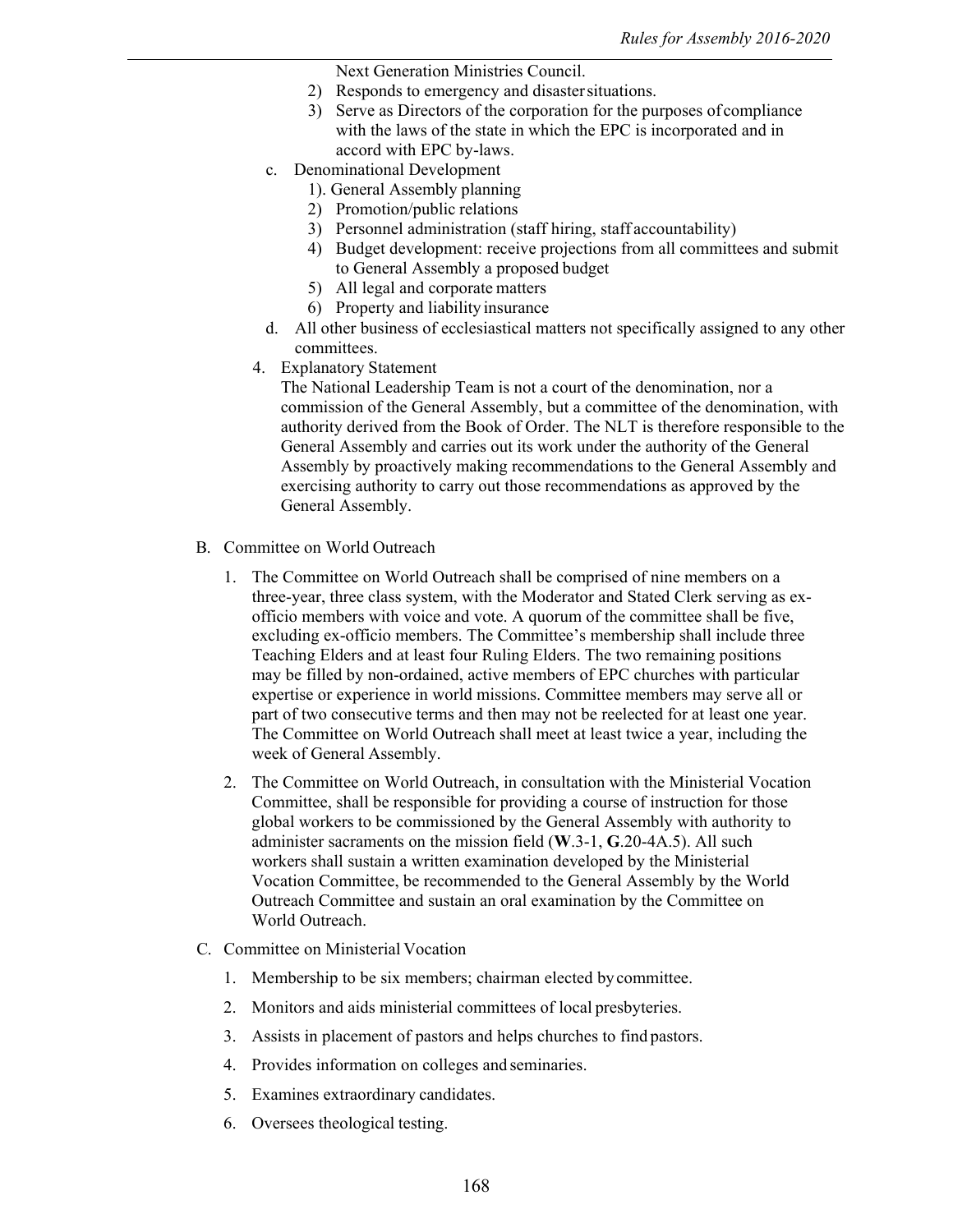- D. Next Generation Committee
	- 1. To be comprised of nine members, five of whom may be non-elders qualified in Children's, youth, or college ministries and who are active members of EPC churches. Chairman is to be elected by committee.
	- 2. Duties:
		- a. To encourage and support Next Generation Ministry Workers (paid and/or volunteer) by promoting and providing training events, resources, mentoring, and networking opportunities. The Committee will also coordinate the allocation of scholarship funds to provide financial assistance to individuals wishing to participate in relevant conferences and events.
- E. Committee on Theology
	- 1. Membership shall be comprised of six individuals, one-half of whom shall be Teaching Elders and one-half of whom shall be Ruling Elders, to be in three rotating classes of two each.
	- 2. Duties: to receive and study such theological matters as may be referred to it by the General Assembly and to return to the General Assembly its opinions and requested papers or documents.
- F. Committee on Fraternal Relations
	- 1. Membership to consist of six members the Moderator, and the Stated Clerk as members ex-officio. The chairman is to be selected by thecommittee.
	- 2. Duties: to assist the General Assembly and the Office of the Stated Clerk in identifying, developing, and implementing relationships with other bodies of Christians including denominations in the Reformed tradition, ecumenical agencies (evangelical or Reformed in character), and other groups working to advance the Kingdom of God through evangelism, nurture, and service. The committee shall receive, study, and pursue only such fraternal matters as maybe referred to it by the General Assembly and shall report annually to the General Assembly on all matters referred and the development of existing fraternal relationships.
- G. Permanent Judicial Commission

"The Permanent Judicial Commission: The General Assembly shall establish a PJC. The Commission shall consist of a minimum of nine persons in three classes of three each, and of which at least two-thirds must be Ruling Elders. The Assembly shall determine their eligibility to succession. Efforts shall be made to give fair representation to the various Presbyteries. During service on this Commission, no member may hold office or employment in the court. Its quorum shall be two-thirds of its membership. It shall elect its own moderator and a clerk from among its members and an accurate record shall be kept of its deliberations and actions, with a permanent record of these Minutes filed with the Office of the Stated Clerk of the General Assembly." Duties of the PJC described in the *Book of Government,* 21-3

- H. Committee on Presbytery Review
	- 1. Membership: Committee to consist of six members, including at least one former Stated Clerk.
	- 2. Duties: To provide structure, order, and continuity in reviewing the minutes of the Presbyteries.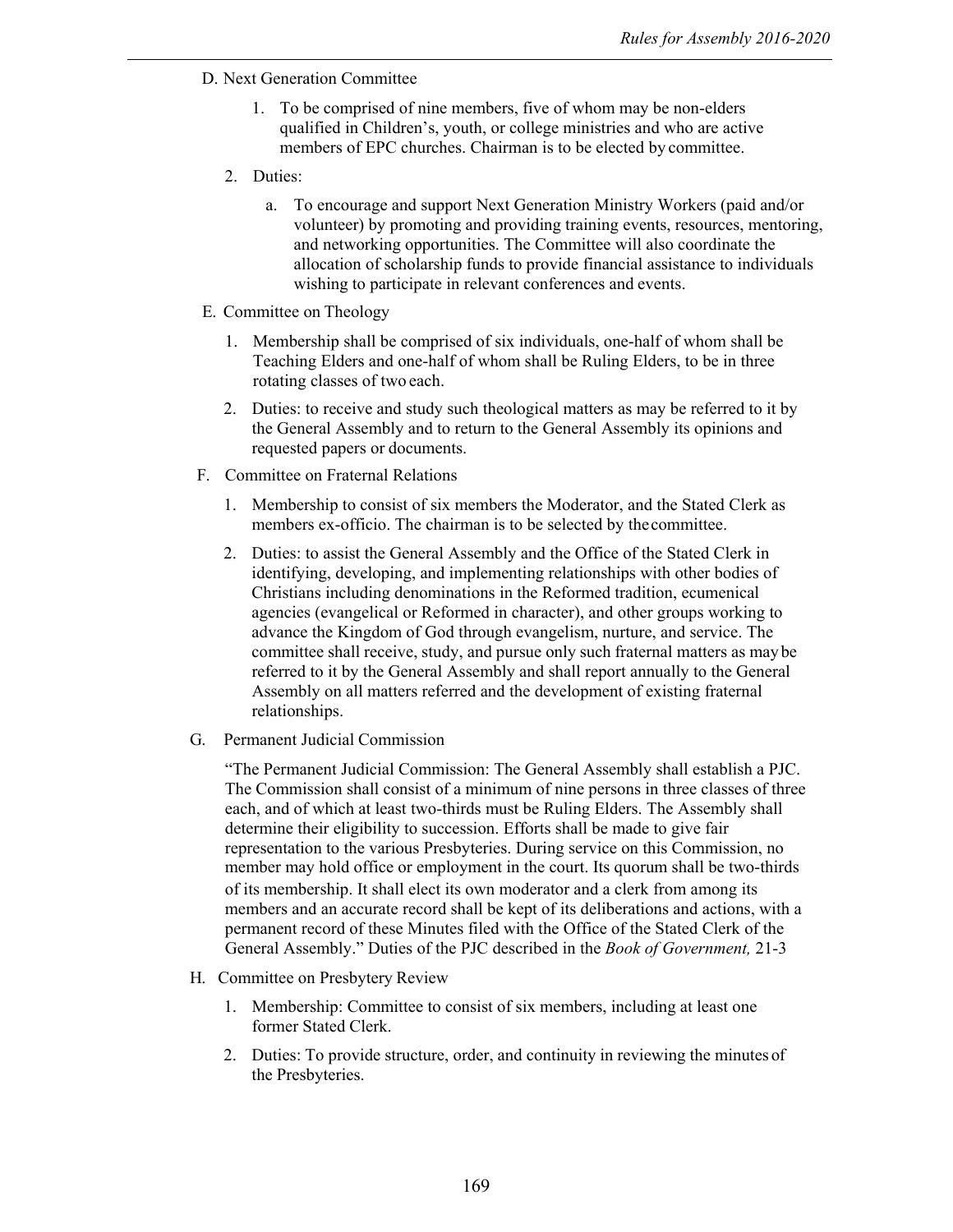- I. Committee on Chaplains Work and Care
	- 1. Membership: The Committee shall consist of nine members, including at least five members with experience as Chaplains and at least three Ruling Elders, as nominations allow. Whenever possible, one position on the Committee will be filled by a currently serving military chaplain, normally the EPC's most senior in rank. The Chairman shall be elected by the Committee and be responsible for coordinating the work and business of the Committee in consultation with the Office of the Stated Clerk and the Chaplain Endorser.
	- 2. Responsibilities: The Committee will be responsible to:

a. oversee and conduct the chaplain endorsement process,

- b. develop and implement policies and procedures for EPC chaplain ministry,
- c. provide for pastoral care for endorsed chaplains and their families.
- 3. Chaplain Endorser: The Moderator shall nominate to the General Assembly a Teaching Elder to serve as the denomination's Chaplain Endorser for a threeyear term, which is renewable. The Endorser will be operationally accountable to the Office of the Stated Clerk.
	- a. The nominee will normally be one with experience in military chaplaincy.
	- a.The Endorser is an ex-officio member of the Chaplains Work and Care Committee with voice and vote.
	- b.The Endorser is the denomination's designated signatory for chaplain endorsements, and the official representative of the denomination regarding chaplaincy matters to government agencies, institutional chaplain certification agencies, and chaplain endorsing conferences and associations with which the denomination has affiliation.
	- c.The Endorser is the denominational representative for pastoral visits to chaplains at their place of service.
	- d.Should the Endorser resign or become unable to serve, the Stated Clerk or the Clerk's designee shall serve in that position until a new Endorser is nominatedand elected.
- 10-2 The power and authority of the permanent committees shall be those set forth in these Rules or by direction of the General Assembly.
- 10-3 Each committee shall be constituted on a three-year, three-class structure. All members shall be Teaching Elders or Ruling Elders except as noted. Insofar as practicable, the ratio of two Ruling Elders to one Teaching Elder shall bemaintained.
- 10-4 In the event of a vacancy on a permanent committee of the General Assembly, when such vacancies seriously affect the work of the committee, and upon the request of the chairman of that committee, the National Leadership Team is authorized to appoint a person to fill the vacancy of that committee. Such appointees shall serve until the

following General Assembly at which time the person shall be presented to the General Assembly by the Nominating Committee for approval. Upon approval of the General Assembly, the nominees shall then be approved for the terms and the classes according to the vacancies being filled.

- 10-5 A majority of a permanent committee shall constitute aquorum.
- 10-6 Each permanent committee shall elect its chairman for the forthcoming assembly year before the Assembly that initiates that assembly year. Persons not yet elected to the forthcoming year shall not be eligible.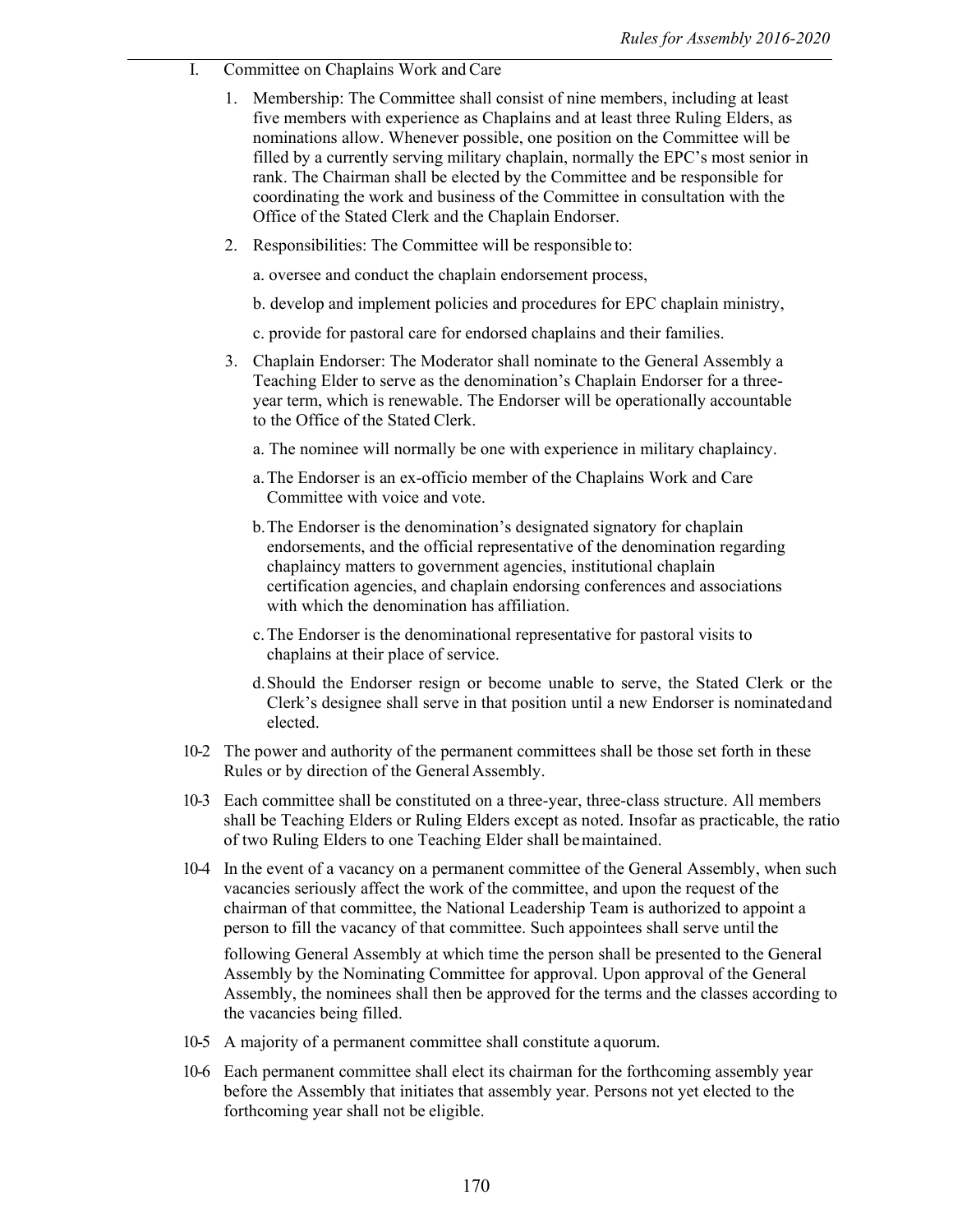# **XI. Committee on Nominations**

- 11-1 The membership shall consist of one Teaching or Ruling Elder from each Presbytery and shall be organized in three classes with numbers as close to equal as possible. Ordinarily, there should be at least two more Ruling Elder than Teaching Elder members. A member may serve all or part of one three-year term and then be eligible for re-election for an additional three-year term. The Stated Clerk, or a person designated by the Clerk, shall work with the committee to ensure compliance with the requirements of the *Rules for Assembly.*
- 11-2 The chairman shall be named from the next outgoing class by the outgoing Moderator of the Assembly. The chairman shall take office at the close of theAssembly.
- 11-3 Each year at the Assembly, the outgoing Moderator shall nominate the appropriate number of persons to the Assembly for membership on this committee. At that time, the floor will be opened for other nominations. However, all nominations must meet the requirements for Presbytery representation and for the Teaching Elder and Ruling Elder distribution. The Stated Clerk shall rule if a nomination from the floor is valid, and if it is valid, the Stated Clerk shall determine which of the Moderators three nominees the nominee from the floor will run against. Those elected shall take office at the close of the Assembly.
- 11-4 Duties:
	- 1. Nominees for Moderator-elect: The committee shall advise each Presbytery following the meeting of the Assembly of the privilege of that Presbytery to recommend to the committee a person for Moderator-elect of the General Assembly. Such recommendation shall be forwarded to the committee no later than February 28 of that year. After February 28, the committee shall evaluate the recommendations of the Presbyteries, as well as other recommendations it may receive, and at the next meeting of the Assembly shall recommend no more than two persons as its nominees for Moderator-elect. At that time, nominations may also be made from the floor. Election shall be by a majority vote of the Assembly. Nominees of the committee shall be advised of their pending nomination, ordinarily no less than thirty days prior to the meeting of the GeneralAssembly.
	- 2. Nominees for Moderator: Ordinarily, the Committee shall nominate the Moderator- elect for Moderator of the succeeding Assembly. However, if the Moderator-elect is unable or declines such nomination or the Committee deems it unwise to do so, it shall nominate at least one but not more than two candidates for Moderator utilizing the same procedures as for Moderator-elect.
	- 3. To nominate to the Assembly persons for vacancies of all Assembly permanent committees. Recommendations from Sessions or Presbyteries shall be forwarded to the Committee no later than February 28 of that year. The Endorsement for Nomination form shall be used and shall reflect official action of the Session or thePresbytery.
	- 4. To name from the Commissioners to the Assembly those who will serve on the various standing committees of the Assembly.
	- 5. The Committee shall meet in March each year to select nominee(s) for Moderatorelect or Moderator of the General Assembly as the case may be and for permanent committees.
	- 6. In the event that a vacancy on the Committee occurs, the Moderator of the Assembly may appoint another person from that presbytery to fill the position and serve the term of the person who vacated their membership.
	- 7. In the event that a member is not able to attend the meeting of the Committee, the Moderator may appoint another person from that presbytery to serve in the place of the absent member for that meeting.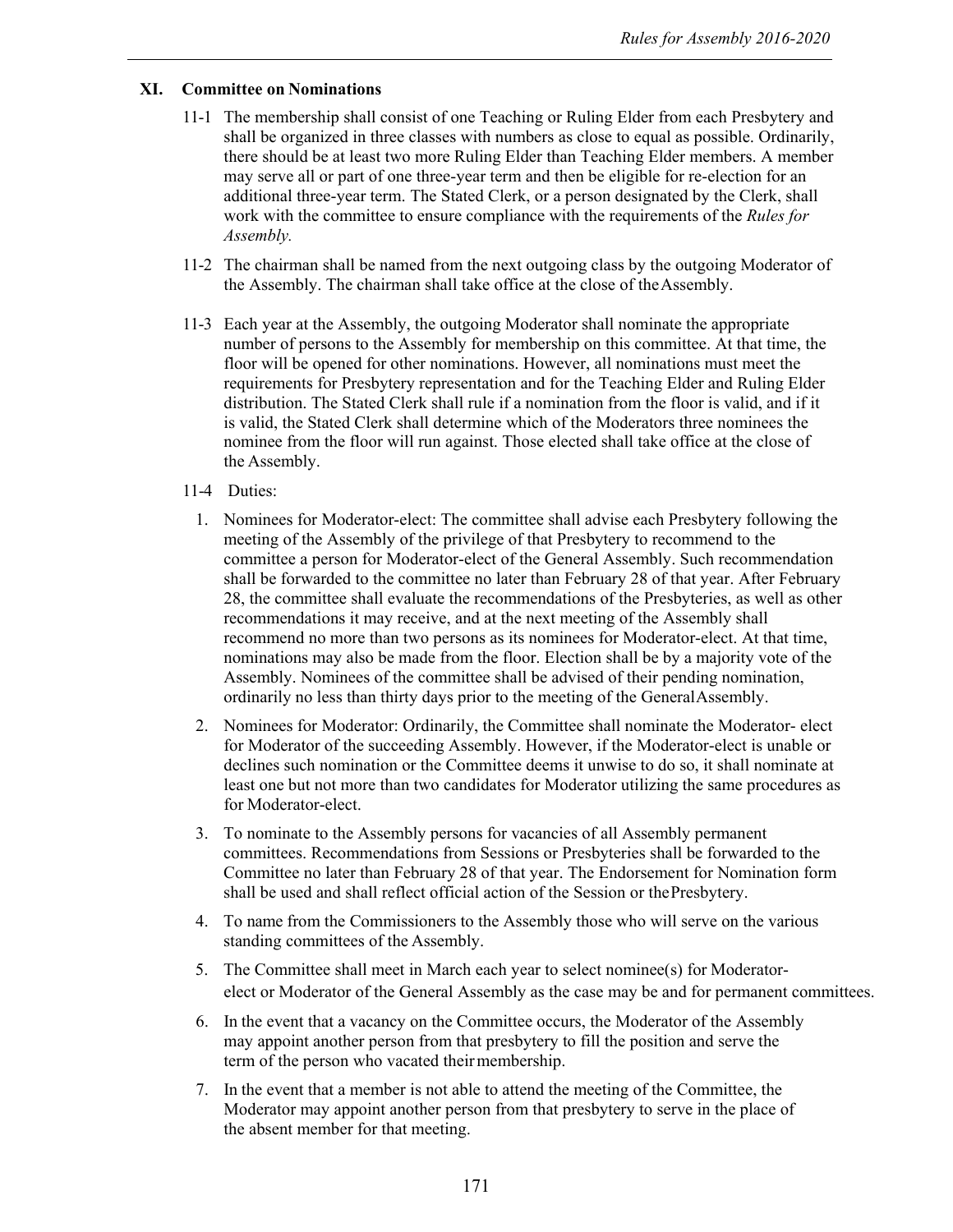#### **XII. Benefit Resources, Inc., (BRI) Board of Directors**

- 12-1 The BRI, Board of Directors shall oversee the administration of the denominational Retirement Plan and the Group Insurance Plan.
	- 1. Membership to consist of nine persons, in three classes of three each. At least one of the members must be a Teaching Elder and at least two must be Ruling Elders. The other members shall be active members of EPC congregations with expertise needed for the Board to carry out its responsibilities. Members may serve all or part of two consecutive terms and are eligible to be reelected for additional terms after an interim of one year. The members of the Board shall be nominated to the Assembly by the Nominating Committee, with the chairman to be nominated at the Assembly by the outgoing Moderator.
	- 2. Duties: to serve as trustees under the Retirement Plan adopted by the Assembly; to administer the Group Insurance Plan; to administer the proceeds of the "Gratitude Gift;" to make annual report of its proceedings to the Assembly.

#### **XIII. New Business**

- 13-1 Any matter presented in any form which has not been received by the Stated Clerk prior to the opening of the General Assembly shall be treated as newbusiness.
- 13-2 New business must be presented to the Assembly by noon of the second day of business. The National Leadership Team may assist the Stated Clerk in referring all new business coming to the Assembly.

#### **XIV. Parliamentary Procedure**

- 14-1 Except as otherwise specifically provided in these *Rules*, "Robert's Rules of Order" shall be the standard in parliamentary procedure.
- 14-2 In presenting the report of a committee, the chairman shall lead the Assembly in a brief prayer before making the report. The entire report shall be read before any comment. The Assembly may waive the reading of any particular report by a majority vote of commissioners' present. When a minority of a committee wishes to present a minority report the member reporting for the minority shall have the privilege of presenting the minority report and moving it as a substitute for the portion of the majority report affected.
- 14-3 Each recommendation in each report must be read, considered, and acted on separately, unless otherwise recommended by the chair and approved by a majority vote of the Assembly.
	- 1. The chairman moves the adoption.
	- 2. The Moderator asks, "Is there objection or question?"
	- 3. Hearing no objection or question, the Moderator states, "It is adopted." (Procedure known as "Short Form of Voting.")
- 14-4 Procedure in debating a question:
	- 1. The committee chairman may answer questions concerning the report addressed through the Moderator.
	- 2. The chairman shall have the opportunity to make the final statement indebate.
	- 3. No Commissioner may speak on the same question more than once until all desiring to speak have done so.
	- 4. Debate on the main motion shall be limited to fifteen (15) minutes unless extended.A simple majority may extend debate in additional five (5) minute increments. No Commissioner may speak longer than three (3) minutes at one time.
	- 5. Debate shall be free, open, and responsible with equal time being given to proponents insofar as possible.